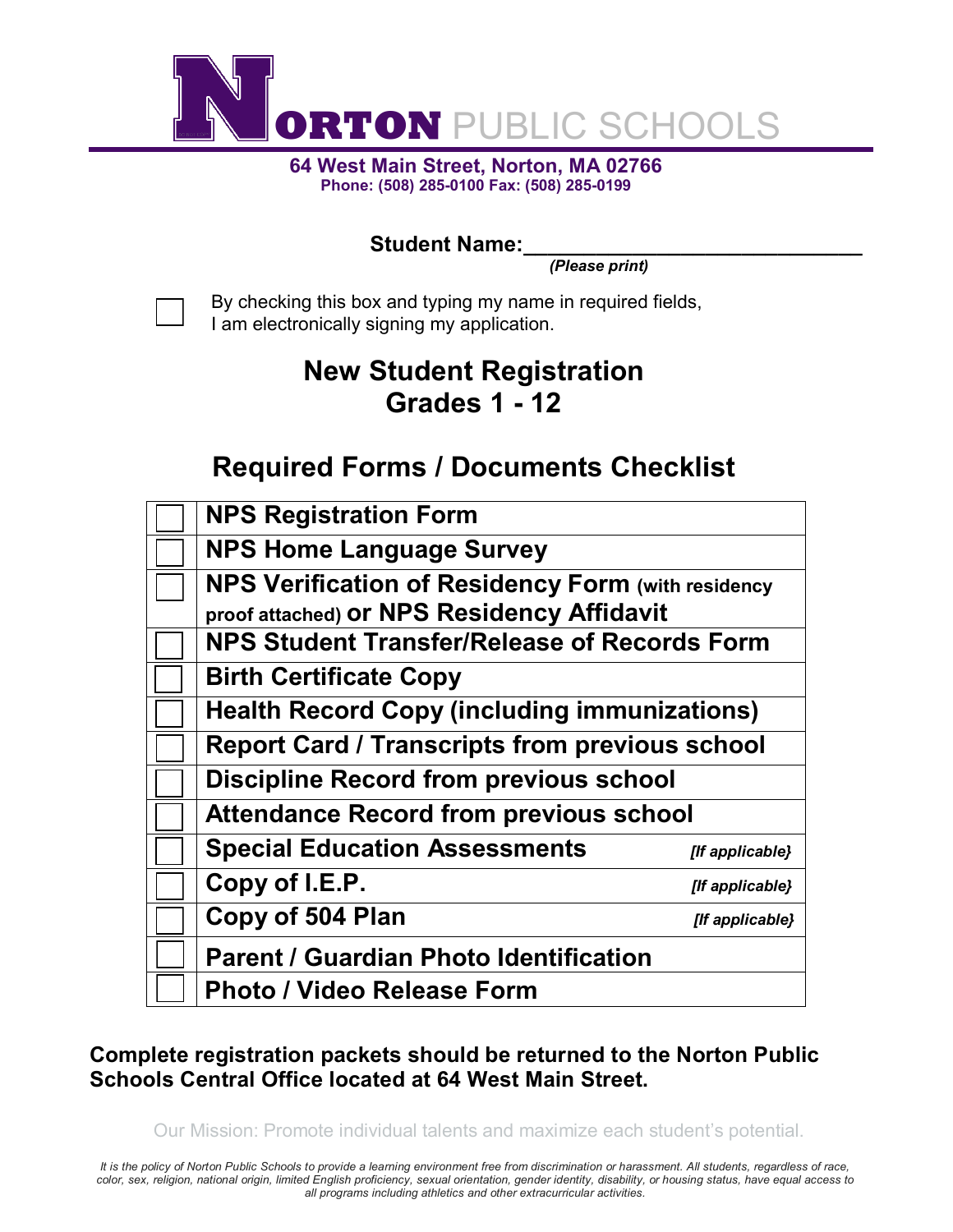

#### **Student Registration** Date:

| <b>Student Information</b>                                                  | <b>Please Print</b>                                                       | <b>GRADE ENTERING:</b>                                                                                          |  |  |
|-----------------------------------------------------------------------------|---------------------------------------------------------------------------|-----------------------------------------------------------------------------------------------------------------|--|--|
| <b>Student's Last Name</b>                                                  |                                                                           | <b>SASID:</b>                                                                                                   |  |  |
| <b>Student's First Name</b>                                                 |                                                                           |                                                                                                                 |  |  |
| <b>Student's Middle Name</b>                                                |                                                                           | (Enter NMN If Student Has No Middle Name)                                                                       |  |  |
| <b>Street Address</b>                                                       | Apt#                                                                      |                                                                                                                 |  |  |
| City, State Zip Code                                                        |                                                                           |                                                                                                                 |  |  |
| <b>Primary Contact Phone</b>                                                |                                                                           |                                                                                                                 |  |  |
| Sex (Circle One)                                                            | Non-Binary<br>Female<br>Male                                              |                                                                                                                 |  |  |
| Birth Date (Month / Day / Year)                                             |                                                                           |                                                                                                                 |  |  |
| School (Circle One)                                                         | <b>JCS</b><br><b>LGN</b><br><b>HAY</b>                                    | <b>NMS</b><br><b>NHS</b>                                                                                        |  |  |
| <b>Place Of Birth</b>                                                       |                                                                           |                                                                                                                 |  |  |
| <b>State of Birth</b>                                                       |                                                                           |                                                                                                                 |  |  |
| <b>First Language</b>                                                       |                                                                           |                                                                                                                 |  |  |
| <b>Country Of Origin</b>                                                    |                                                                           |                                                                                                                 |  |  |
| Race (You May Circle More Than One)                                         | 01<br>White<br><b>Black Or African American</b><br>02<br>03<br>Asian      | American Indian Or Alaska Native<br>04<br><b>Native Hawaiian Or Other Pacific</b><br>05<br><b>Islander</b>      |  |  |
| Ethnicity (Circle One)                                                      | No, Not Hispanic Or Latino                                                | Yes, Hispanic Or Latino                                                                                         |  |  |
| <b>Baby Sitter/Day Care (If Applicable)</b>                                 | Name:                                                                     | Phone:                                                                                                          |  |  |
|                                                                             | Does your child have an Individualized Ed. Plan or 504 Plan? (Circle One) | IEP <sup></sup><br><b>504 Plan</b><br>No Plan                                                                   |  |  |
| <b>Student's Physician</b>                                                  |                                                                           |                                                                                                                 |  |  |
| <b>Student's Dentist</b>                                                    |                                                                           |                                                                                                                 |  |  |
| Is your child covered by health insurance? (Circle One)<br><b>Yes</b><br>No |                                                                           |                                                                                                                 |  |  |
| Please list other family members<br>enrolled in Norton Public Schools       |                                                                           |                                                                                                                 |  |  |
| <b>Parent/Guardian Contact</b><br><b>Information</b>                        | <b>Father/Guardian 1</b>                                                  | <b>Mother/Guardian 2</b>                                                                                        |  |  |
| Name                                                                        |                                                                           |                                                                                                                 |  |  |
| <b>Cell Phone</b>                                                           |                                                                           |                                                                                                                 |  |  |
| <b>Email</b>                                                                |                                                                           |                                                                                                                 |  |  |
| <b>Employer</b>                                                             |                                                                           |                                                                                                                 |  |  |
| <b>Business/Work Phone</b>                                                  |                                                                           |                                                                                                                 |  |  |
| <b>Pupil Lives With (Circle One)</b>                                        | <b>Mother</b><br><b>Both Parents</b><br>Father                            | Guardian                                                                                                        |  |  |
| <b>Custodial Issues (Circle One)</b>                                        | Yes<br>No                                                                 | If there are any legal issues concerning<br>custodial / parental rights, please explain on<br>the reverse side. |  |  |
| <b>Release Only To:</b>                                                     |                                                                           |                                                                                                                 |  |  |
| <b>Emergency Contact Information</b>                                        | <b>Emergency Contact 1</b>                                                | <b>Emergency Contact 2</b>                                                                                      |  |  |
| <b>Name</b>                                                                 |                                                                           |                                                                                                                 |  |  |
| Relationship                                                                |                                                                           |                                                                                                                 |  |  |
| <b>Emergency Phone</b>                                                      |                                                                           |                                                                                                                 |  |  |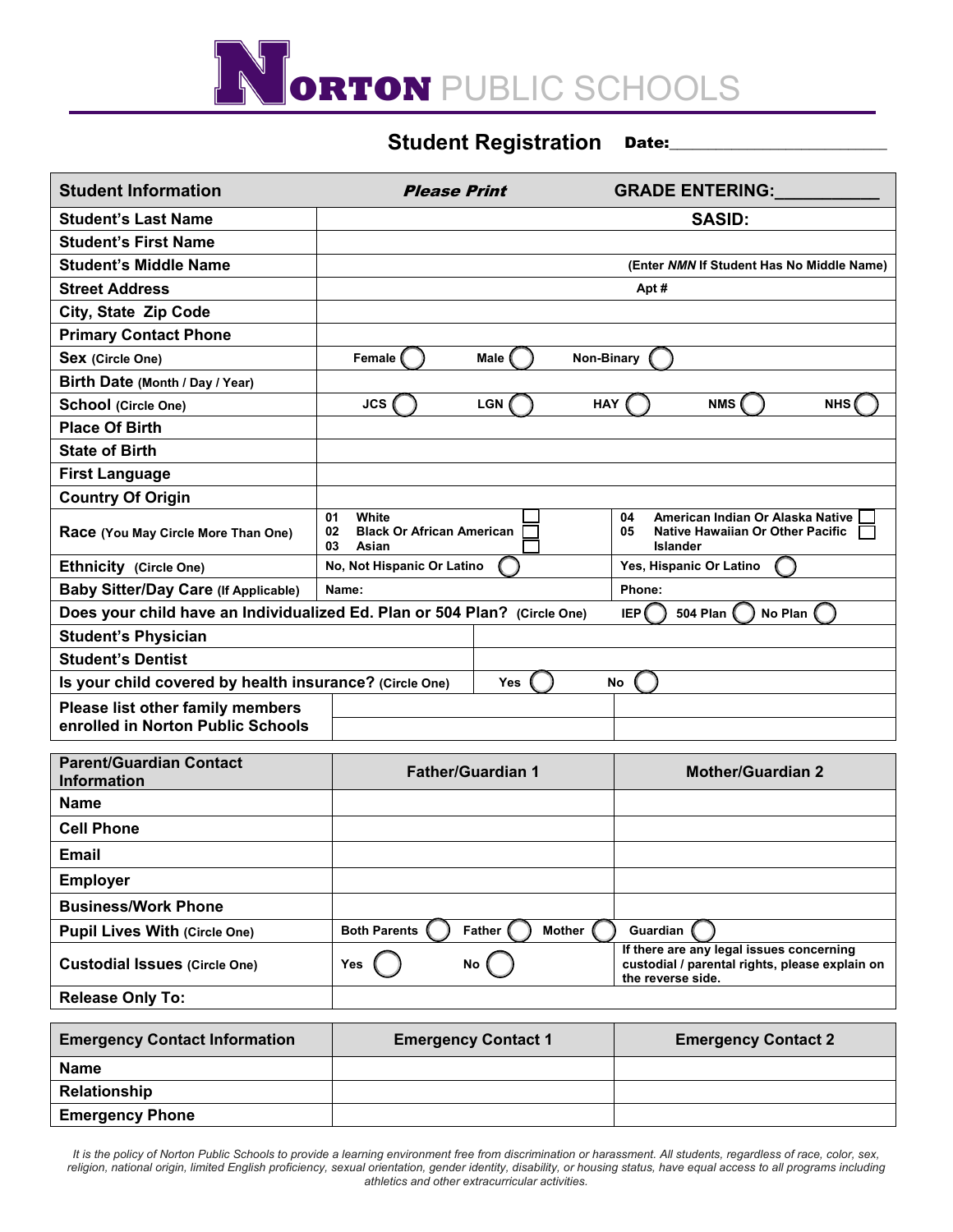If there are any legal issues concerning custodial / parental rights, please explain below.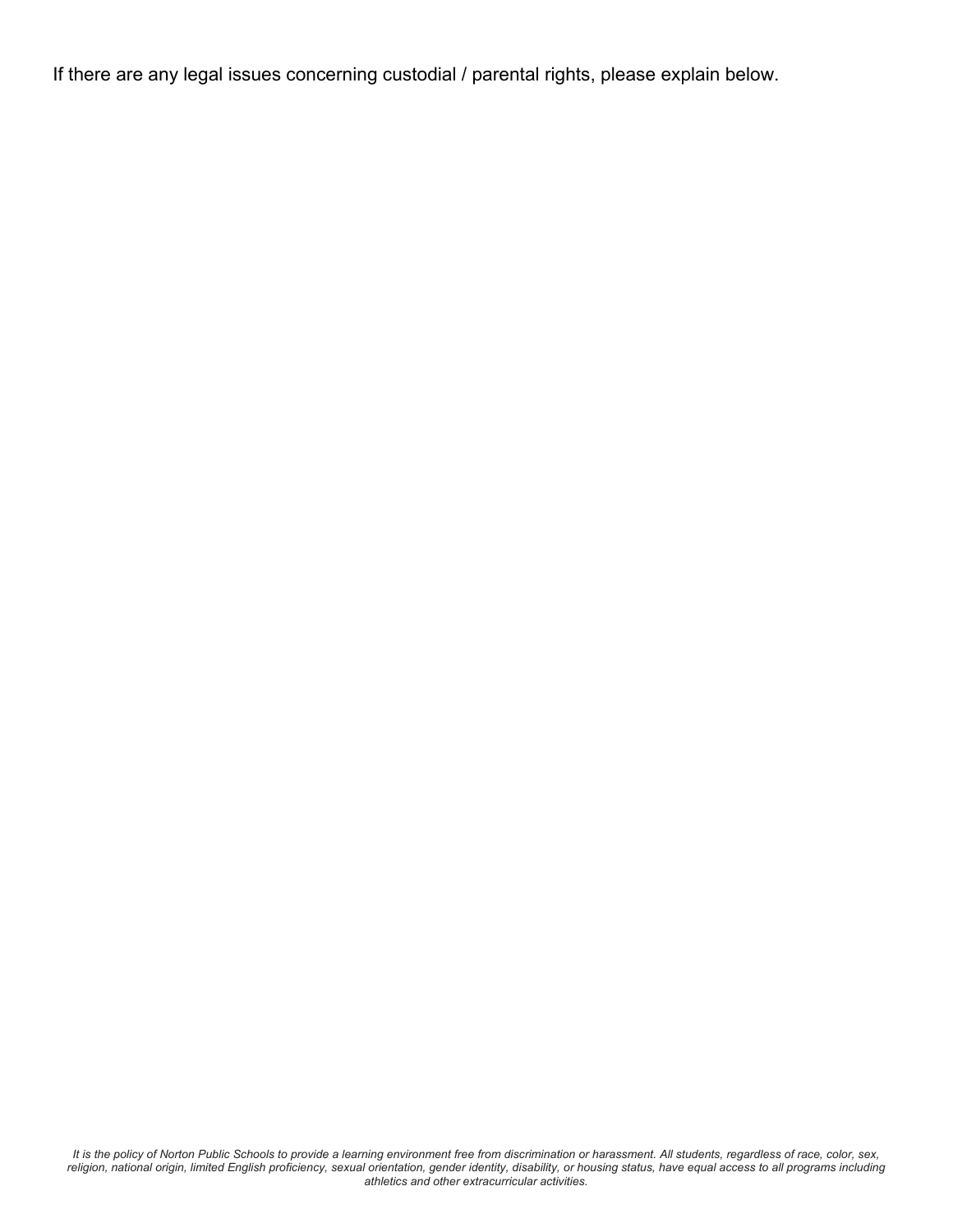

## **Home Language Survey**

Massachusetts Department of Elementary and Secondary Education regulations require that *all* schools determine the language(s) spoken in each student's home in order to identify their specific language needs. This information is essential in order for schools to provide meaningful instruction for all students. If a language other than English is spoken in the home, the District is required to do further assessment of your child. Please help us meet this important requirement by answering the following questions. Thank you for your assistance.

| <b>Student Information</b>                                                                          |                                                                                   |                  |                                                   |                                                                                               |              |
|-----------------------------------------------------------------------------------------------------|-----------------------------------------------------------------------------------|------------------|---------------------------------------------------|-----------------------------------------------------------------------------------------------|--------------|
|                                                                                                     |                                                                                   |                  |                                                   |                                                                                               |              |
| <b>First Name</b>                                                                                   | <b>Middle Name</b>                                                                | <b>Last Name</b> |                                                   | Gender                                                                                        | М            |
|                                                                                                     |                                                                                   |                  |                                                   |                                                                                               |              |
| <b>Country of Birth</b>                                                                             | Date of Birth (mm/dd/yyyy)                                                        |                  |                                                   | Date first enrolled in ANY U.S. school (mm/dd/yyyy)                                           |              |
| <b>School Information</b>                                                                           |                                                                                   |                  |                                                   |                                                                                               |              |
|                                                                                                     |                                                                                   |                  |                                                   |                                                                                               |              |
| 120                                                                                                 | <u> 1989 - Johann Stoff, amerikansk politiker (d. 1989)</u>                       |                  |                                                   |                                                                                               |              |
| Start Date in New School (mm/dd/yyyy) Name of Former School and Town                                |                                                                                   |                  |                                                   | <b>Current Grade</b>                                                                          |              |
| <b>Questions for Parents/Guardians</b>                                                              |                                                                                   |                  |                                                   |                                                                                               |              |
| What is the primary language used in the home, regardless of the<br>language spoken by the student? |                                                                                   |                  | Which language(s) are spoken with your child?     | (include relatives -grandparents, uncles, aunts, etc. - and caregivers)                       |              |
|                                                                                                     |                                                                                   |                  |                                                   | seldom / sometimes / often / always<br>seldom / sometimes / often / always<br>$\circ$ $\circ$ | O            |
| What language did your child first understand and speak?                                            |                                                                                   |                  | Which language do you use most with your child?   |                                                                                               |              |
| How many years has the student been in U.S. Schools? (not including<br>pre-kindergarten)            |                                                                                   |                  | Which languages does your child use? (circle one) | seldom / sometimes / often / always<br>o<br>$\circ$                                           | O.           |
|                                                                                                     |                                                                                   |                  |                                                   | seldom / sometimes / often / always<br>O.<br>$\circ$                                          | O<br>$\circ$ |
| Will you require written information from school in your native<br>language?<br>Υ<br>N              | Will you require an interpreter/translator at Parent-Teacher meetings?<br>Y<br>ΝI |                  |                                                   |                                                                                               |              |
|                                                                                                     |                                                                                   |                  |                                                   |                                                                                               |              |
| Parent/Guardian Signature:                                                                          |                                                                                   |                  |                                                   |                                                                                               |              |
| X                                                                                                   |                                                                                   | Today's Date:    | (mm/dd/yyyy)                                      |                                                                                               |              |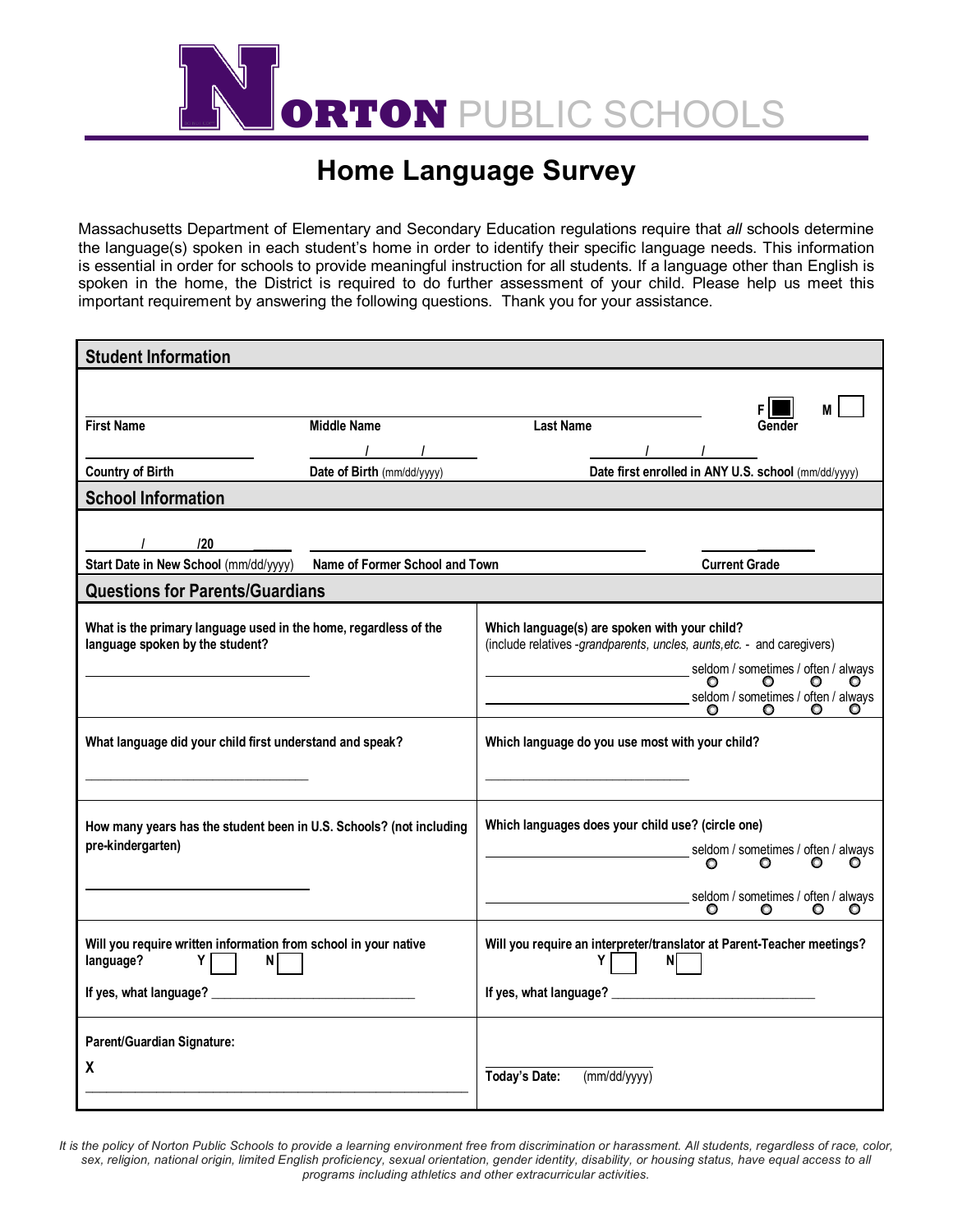

# *Verification of Residency*

| <b>STUDENT'S NAME</b>                                                                                                                                                                                                                                         |                                              |                                                                                     |         |                                                         |                                   |
|---------------------------------------------------------------------------------------------------------------------------------------------------------------------------------------------------------------------------------------------------------------|----------------------------------------------|-------------------------------------------------------------------------------------|---------|---------------------------------------------------------|-----------------------------------|
|                                                                                                                                                                                                                                                               |                                              | $\overline{\text{[Last]}}$                                                          | [First] |                                                         | [Middle Initial]                  |
| <b>RESIDENCE</b>                                                                                                                                                                                                                                              |                                              |                                                                                     |         |                                                         |                                   |
|                                                                                                                                                                                                                                                               |                                              | [House Number/Street]                                                               |         | [Apartment #]                                           | [Zip Code]                        |
| <b>DATE OF BIRTH</b>                                                                                                                                                                                                                                          |                                              |                                                                                     |         |                                                         |                                   |
|                                                                                                                                                                                                                                                               | [Month]                                      | [Day]<br>[Year]                                                                     |         |                                                         |                                   |
|                                                                                                                                                                                                                                                               | THE ABOVE-LISTED STUDENT IS REGISTERING AT - |                                                                                     |         |                                                         |                                   |
| [Check One]                                                                                                                                                                                                                                                   |                                              |                                                                                     |         |                                                         |                                   |
|                                                                                                                                                                                                                                                               | L. G. Nourse Elementary School               |                                                                                     |         |                                                         | J. C. Solmonese Elementary School |
|                                                                                                                                                                                                                                                               | H. A. Yelle Elementary School                |                                                                                     |         | <b>Norton Middle School</b>                             |                                   |
|                                                                                                                                                                                                                                                               |                                              | <b>Norton High School</b>                                                           |         |                                                         |                                   |
|                                                                                                                                                                                                                                                               |                                              | <b>VERIFICATION OF RESIDENCY</b>                                                    |         |                                                         |                                   |
| I UNDERSTAND THAT A STUDENT MUST RESIDE IN <b>NORTON TO ATTEND THE NORTON PUBLIC</b><br>SCHOOLS. AS THE ADULT WITH WHOM THIS STUDENT IS RESIDING AT THE ADDRESS SHOWN ABOVE, I<br>HEREBY CERTIFY THAT I AM THE STUDENT'S<br>[Please Check Relationship Below] |                                              |                                                                                     |         |                                                         |                                   |
|                                                                                                                                                                                                                                                               | ΙI                                           | <b>PARENT</b>                                                                       |         |                                                         |                                   |
|                                                                                                                                                                                                                                                               |                                              | <b>LEGAL GUARDIAN</b>                                                               |         |                                                         |                                   |
|                                                                                                                                                                                                                                                               | l 1                                          | <b>OTHER RELATION</b>                                                               |         | [PLEASE SPECIFY]                                        |                                   |
|                                                                                                                                                                                                                                                               |                                              | <b>I AGREE TO NOTIFY SCHOOL AUTHORITIES OF ANY CHANGE OF ADDRESS WITHOUT DELAY.</b> |         |                                                         |                                   |
|                                                                                                                                                                                                                                                               |                                              |                                                                                     |         |                                                         |                                   |
| SIGNED UNDER THE PAINS AND PENALTIES OF PERJURY THIS --                                                                                                                                                                                                       |                                              |                                                                                     |         |                                                         |                                   |
|                                                                                                                                                                                                                                                               | [Date]                                       | day of _<br>[Month]                                                                 |         | [Year]                                                  |                                   |
|                                                                                                                                                                                                                                                               |                                              |                                                                                     |         |                                                         |                                   |
| PRINT NAME                                                                                                                                                                                                                                                    |                                              |                                                                                     |         | <b>SIGNATURE</b>                                        |                                   |
|                                                                                                                                                                                                                                                               |                                              |                                                                                     |         |                                                         |                                   |
| <b>TYPE OF RESIDENCY PROOF ACCEPTED</b>                                                                                                                                                                                                                       |                                              |                                                                                     |         |                                                         |                                   |
|                                                                                                                                                                                                                                                               | П                                            | PURCHASE AND SALES AGREEMENT                                                        |         |                                                         |                                   |
|                                                                                                                                                                                                                                                               | ΙI                                           | <b>UTILITY RECEIPT</b>                                                              |         |                                                         |                                   |
|                                                                                                                                                                                                                                                               | $\mathsf{L}$                                 | <b>REAL ESTATE TAX BILL</b>                                                         |         |                                                         |                                   |
|                                                                                                                                                                                                                                                               | П                                            | <b>RENT RECEIPT</b>                                                                 |         |                                                         |                                   |
|                                                                                                                                                                                                                                                               | □                                            | <b>OTHER DOCUMENTATION</b>                                                          |         | [Please Specify]                                        |                                   |
|                                                                                                                                                                                                                                                               |                                              |                                                                                     |         |                                                         |                                   |
| <b>Date</b>                                                                                                                                                                                                                                                   |                                              |                                                                                     |         | <b>School Staff Person Accepting Proof of Residency</b> |                                   |
|                                                                                                                                                                                                                                                               | ⊔                                            | <b>REFERRED TO ATTENDANCE OFFICER</b>                                               |         |                                                         |                                   |
|                                                                                                                                                                                                                                                               |                                              |                                                                                     |         |                                                         |                                   |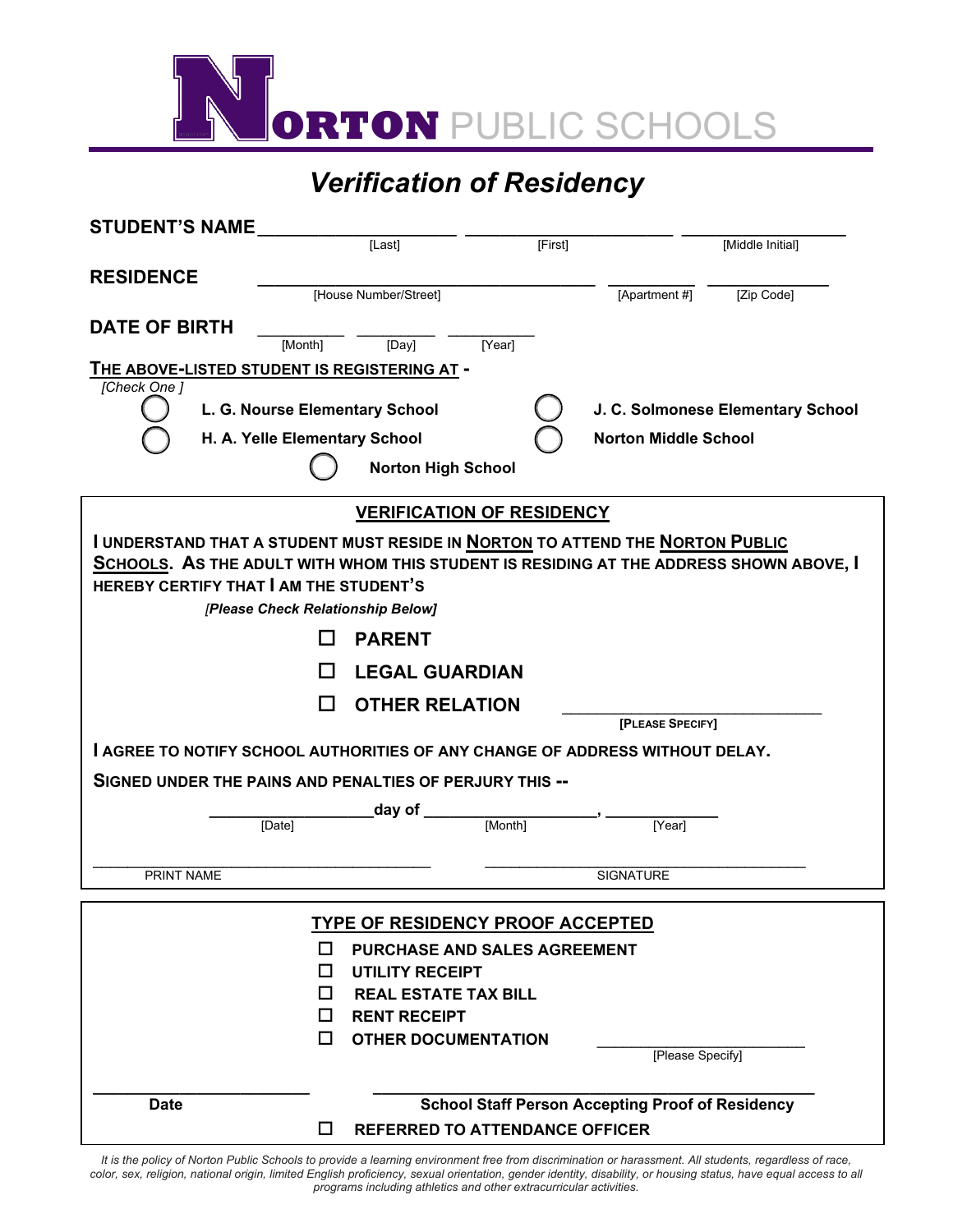**ORTON** PUBLIC SCHOOLS **STUDENT TRANSFER RELEASE OF RECORDS**

| <b>Student's Name</b> |                                                                                                                                                                                                                                                                 |                           |                                                                                                                        | <b>Date of Birth</b>                                                                                                                                                                                                                                                    | <b>Request Date</b>                                                          |
|-----------------------|-----------------------------------------------------------------------------------------------------------------------------------------------------------------------------------------------------------------------------------------------------------------|---------------------------|------------------------------------------------------------------------------------------------------------------------|-------------------------------------------------------------------------------------------------------------------------------------------------------------------------------------------------------------------------------------------------------------------------|------------------------------------------------------------------------------|
| [Last]                | [First]                                                                                                                                                                                                                                                         |                           | [Middle]                                                                                                               |                                                                                                                                                                                                                                                                         |                                                                              |
|                       | <b>REASON FOR RELEASE OF RECORDS</b>                                                                                                                                                                                                                            |                           |                                                                                                                        |                                                                                                                                                                                                                                                                         |                                                                              |
|                       | <b>THE ABOVE-LISTED STUDENT IS TRANSFERRING</b> (CIRCLE ONE)                                                                                                                                                                                                    |                           |                                                                                                                        | <u>то -</u> С                                                                                                                                                                                                                                                           | $FROM -$                                                                     |
| [Check One School]    | L. G. Nourse Elementary School<br>38 Plain Street<br>Norton, MA 02766<br>Phone [508] 285 - 0110<br>Fax [508] 285 - 0109<br>H. A. Yelle Elementary School<br>64 West Main Street<br>Norton, MA 02766<br>Phone [508] 285 - 0190<br>Fax [508] 285 - 0187           | <b>Norton High School</b> | 66 West Main Street<br>Norton, MA 02766<br>Phone [508] 285 - 0160<br>Guidance [508] 285 - 0164<br>Fax [508] 286 - 2669 | J. C. Solmonese Elementary School<br>315 West Main Street<br>Norton, MA 02766<br>Phone [508] 285 - 0120<br>Fax [508] 285 - 0130<br><b>Norton Middle School</b><br>215 West Main Street<br>Norton, MA 02766<br>Phone [508] 285 - 0140<br>Fax [508] 286 - 9457            | Guidance [508] 285 - 0144                                                    |
|                       | THE ABOVE-LISTED STUDENT IS TRANSFERRING                                                                                                                                                                                                                        |                           |                                                                                                                        | (CIRCLE ONE)                                                                                                                                                                                                                                                            | $\underline{TO}$ $\cdot$ $\bigcirc$ $\underline{FROM}$ $\cdot$ $\bigcirc$    |
|                       | <b>SCHOOL NAME</b>                                                                                                                                                                                                                                              |                           |                                                                                                                        |                                                                                                                                                                                                                                                                         |                                                                              |
|                       | <b>STREET</b>                                                                                                                                                                                                                                                   |                           |                                                                                                                        |                                                                                                                                                                                                                                                                         |                                                                              |
|                       | CITY, STATE, ZIP                                                                                                                                                                                                                                                |                           |                                                                                                                        |                                                                                                                                                                                                                                                                         |                                                                              |
|                       | <b>PHONE</b>                                                                                                                                                                                                                                                    |                           |                                                                                                                        |                                                                                                                                                                                                                                                                         |                                                                              |
|                       | <b>FAX NUMBER</b>                                                                                                                                                                                                                                               |                           |                                                                                                                        |                                                                                                                                                                                                                                                                         |                                                                              |
|                       | PLEASE FORWARD THE INFORMATION REQUESTED BELOW                                                                                                                                                                                                                  |                           |                                                                                                                        |                                                                                                                                                                                                                                                                         |                                                                              |
| NUMBER]               | <b>HEALTH RECORD</b><br><b>DISCIPLINE RECORD</b><br><b>GRADES IN PROGRESS</b><br><b>ATTENDANCE RECORD</b><br><b>PERTINENT TESTING</b><br><b>MCAS TEST SCORES [MASSACHUSETTS]</b><br><b>SASID NUMBER - [MASSACHUSETTS</b><br>STUDENT ASSIGNED STUDENT IDENTIFIER |                           |                                                                                                                        | <b>SPECIAL ED ASSESSMENTS AND ED PLAN</b><br><b>SCHOOL PROFILE OR EXPLANATION OF COURSE</b><br><b>LEVELS AND MARKING SYSTEM</b><br><b>TRANSCRIPT OF ELEMENTARY/MIDDLE</b><br><b>SCHOOL GRADES</b><br>TRANSCRIPT OF HIGH SCHOOL GRADES AND<br><b>ACCUMULATED CREDITS</b> |                                                                              |
|                       | Your signature below indicates that you have received notice concerning the transfer of the above-named                                                                                                                                                         |                           |                                                                                                                        | student's records and that you have read the Notice to Parent/Guardian.                                                                                                                                                                                                 |                                                                              |
|                       |                                                                                                                                                                                                                                                                 |                           |                                                                                                                        |                                                                                                                                                                                                                                                                         | [See Reverse Side for Student Record Regulations and Parent/Guardian Notice] |
|                       | [Signature of Parent/Guardian]                                                                                                                                                                                                                                  |                           | [Student's Class/Grade]                                                                                                |                                                                                                                                                                                                                                                                         | [Date]                                                                       |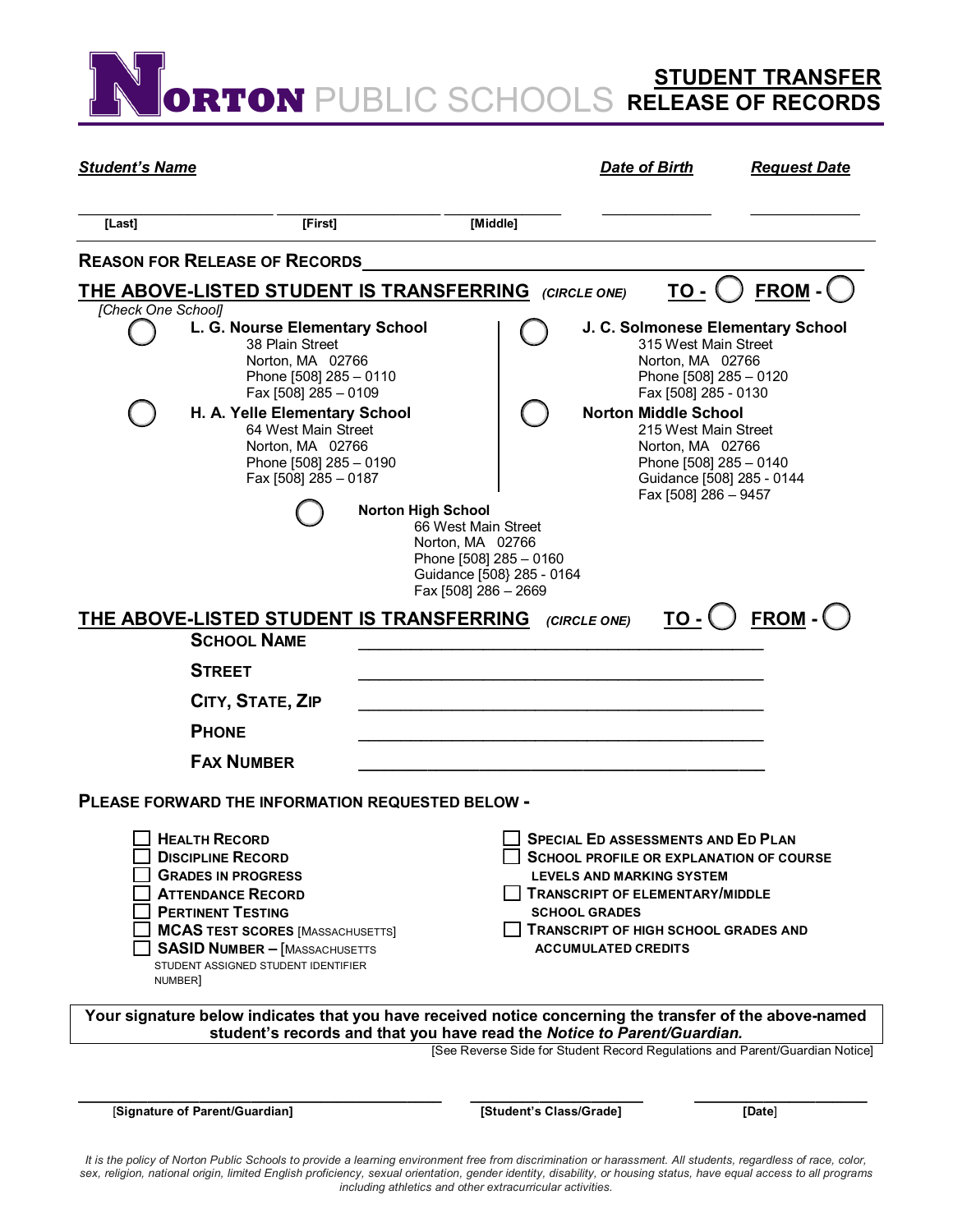#### *Student Record Regulations*

*Under 603 CMR 23.07(4)(g) consent is not required to forward a transferring student's records to the new school if the school the student is leaving provides notice that it forwards student records to the new school when a student transfers.*

*Under section 37L of G.L. c.71, any student transferring into a new school district must provide the new district with a "complete school record," including but not limited to, "any incidents involving suspension or violation of criminal acts or any incident reports in which such student was charged with any suspended act." 603 CMR 23.07 allows a school district to release the entire student record of a transferring student to the new school without prior consent, provided that it gives notice that it forwards student records to other school in which the student intends to transfer.*

#### *Notice to Parent/Guardian*

*The student's temporary record, which consists of all information in the student record which is not contained in the transcript, shall be destroyed seven years after the student transfers or withdraws from the school system. This is in accordance with section 23.06 (3) of the Students Rights and Regulations. The transcript or permanent record will be kept for sixty years. You have the right to examine and receive a copy of any or all the information in your child's record at any time prior to its destruction.*